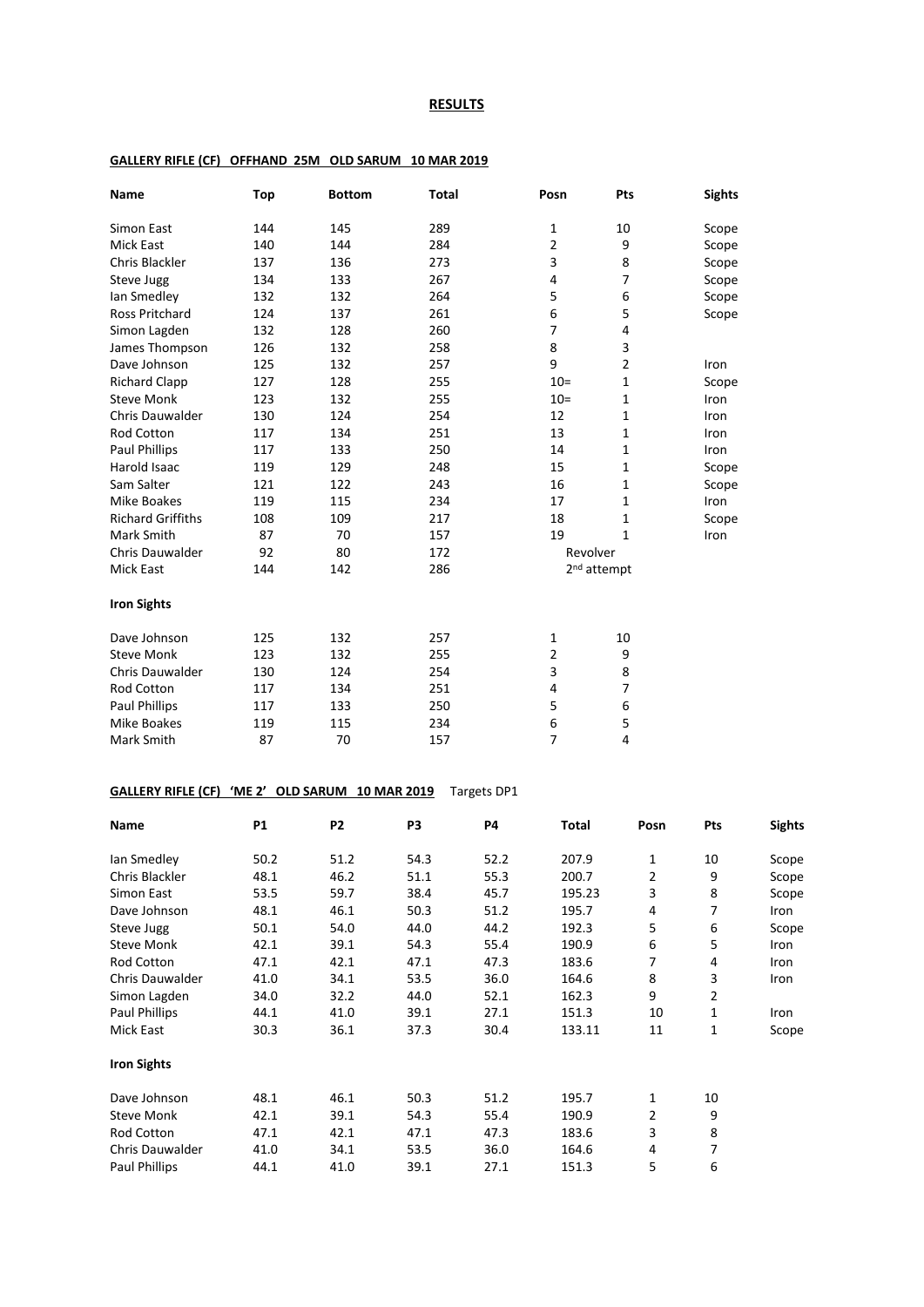### **.22 Rimfire Pistol**

| Chris Blackler         | 43.1 | 47.2 | 55.2 | 56.4 | 201.9  | 1  | 10           |
|------------------------|------|------|------|------|--------|----|--------------|
| Paul Phillips          | 51.1 | 46.1 | 47.0 | 51.1 | 195.3  | 2  | 9            |
| Simon East             | 41.1 | 42.2 | 49.2 | 56.5 | 188.10 | 3  | 8            |
| Ed Warden              | 43.2 | 39.0 | 52.3 | 52.2 | 186.7  | 4  | 7            |
| Steve Jugg             | 35.0 | 47.1 | 47.4 | 52.2 | 181.7  | 5  | 6            |
| lan Smedley            | 40.1 | 44.1 | 44.1 | 53.3 | 181.6  | 6  | 5            |
| Mick East              | 43.1 | 42.1 | 49.1 | 27.1 | 161.4  | 7  | 4            |
| Rod Cotton             | 31.1 | 37.0 | 39.0 | 48.1 | 155.2  | 8  | 3            |
| <b>Chris Dauwalder</b> | 45.0 | 26.0 | 37.0 | 39.3 | 147.3  | 9  | 2            |
| Dave Johnson           | 21.0 | 26.0 | 39.0 | 52.2 | 138.2  | 10 | 1            |
| Simon Lagden           | 38.0 | 29.1 | 24.0 | 19.1 | 110.2  | 11 | $\mathbf{1}$ |
|                        |      |      |      |      |        |    |              |

## **F CLASS 600YDS CENTURY 17 MAR 2019**

| <b>Name</b>           | <b>Class</b> | <b>Rifle</b>        | Calibre | <b>Bullet Wt</b> | <b>Score</b> | Posn           | <b>Pts</b>     |
|-----------------------|--------------|---------------------|---------|------------------|--------------|----------------|----------------|
| RossPritchard         | F/O          | <b>Barnard</b>      | 6.5x47  | 140              | 71.7         | 1              | 10             |
| <b>Mick East</b>      | F/O          | <b>Barnard</b>      | .284    | 180              | 68.4         | 2              | 9              |
| Graham Downer         | F/O          | <b>RPA Quadlock</b> | .284    | 180              | 67.3         | 3              | 8              |
| Mick East             | F/TR         | Remmy 700           | .308    | 190              | 59.2         | 4              | ---            |
| Pete Smith            | F/TR         | Nesika              | .308    | 155              | 57.2         | 5              | $\overline{7}$ |
| <b>Ross Pritchard</b> | F/TR         | Remmy 700           | .223    | 80               | 57.1         | 6              | ---            |
| lan Smedley           | F/TR         | <b>Barnard</b>      | .308    | 190              | 52.0         | 7              | 6              |
| Mark Smith            | F/TR         | TMR1                | .308    | 155              | 49.0         | 8              | 5              |
| Graham Downer         | F/TR         | <b>RPA Quadlock</b> | .308    | 168              | 44.1         | 9              |                |
| Shane Stockman        | F/TR         | Sabatti             | .308    | 155              | 29.0         | 10             | 4              |
| James Thompson        | F/TR         |                     |         |                  |              | Problems       |                |
| <b>Brian Biggs</b>    | F/TR         |                     |         |                  |              | Problems       |                |
| F/TR                  |              |                     |         |                  |              |                |                |
| <b>Mick East</b>      | F/TR         | Remmy 700           | .308    | 190              | 59.2         | 1              | 10             |
| Pete Smith            | F/TR         | Nesika              | .308    | 155              | 57.2         | $\overline{2}$ | 9              |
| <b>Ross Pritchard</b> | F/TR         | Remmy 700           | .223    | 80               | 57.1         | 3              | 8              |
| lan Smedley           | F/TR         | Barnard             | .308    | 190              | 52.0         | 4              | 7              |
| Mark Smith            | F/TR         | TMR1                | .308    | 155              | 49.0         | 5              | 6              |
| Graham Downer         | F/TR         | <b>RPA Quadlock</b> | .308    | 168              | 44.1         | 6              | 5              |
| Shane Stockman        | F/TR         | Sabatti             | .308    | 155              | 29.0         | 7              | 4              |

## **.22 RIMFIRE OFFHAND 25M OLD SARUM 24 MAR 2019**

| Name                 | Top | <b>Bottom</b> | Total | Posn         | Pts                     |
|----------------------|-----|---------------|-------|--------------|-------------------------|
| Mick East            | 146 | 145           | 291   | $\mathbf{1}$ | 10                      |
| <b>Steve Mercer</b>  | 145 | 143           | 288   | 2            | 9                       |
| Simon East           | 143 | 143           | 286   | 3            | 8                       |
| Ed Warden            | 142 | 143           | 285   | 4            | 7                       |
| Harry B-Jones        | 140 | 144           | 284   | 5            | 6                       |
| <b>Rod Cotton</b>    | 139 | 143           | 282   | 6            | 5                       |
| John Turnham         | 142 | 139           | 281   | 7            | 4                       |
| Chris Dauwalder      | 141 | 138           | 279   | 8            | 3                       |
| Ross Pritchard       | 141 | 137           | 278   | 9            | $\overline{2}$          |
| Steve Jugg           | 133 | 139           | 272   | 10           | $\mathbf{1}$            |
| James Thompson       | 132 | 137           | 269   | 11           | $\mathbf{1}$            |
| Alex Harding         | 132 | 135           | 267   | 12           | $\mathbf{1}$            |
| Jim Walker           | 132 | 134           | 266   | 13           | $\mathbf{1}$            |
| <b>Steve Monk</b>    | 133 | 130           | 263   | $14 =$       | $\mathbf{1}$            |
| Mark Smith           | 127 | 136           | 263   | $14 =$       | $\mathbf 1$             |
| <b>Richard Clapp</b> | 128 | 132           | 260   | 16           | $\mathbf{1}$            |
| Harold Isaac         | 130 | 128           | 258   | $17 =$       | $\mathbf{1}$            |
| Gary Jefferies       | 130 | 128           | 258   | $17=$        | $\mathbf{1}$            |
| Dave Johnson         | 128 | 121           | 249   | $19 =$       | $\mathbf{1}$            |
| Sam Salter           | 131 | 118           | 249   | $19 =$       | $\mathbf{1}$            |
| Matt Mercer          | 115 | 126           | 241   | $21*$        | $\mathbf{1}$            |
| Simon East           | 139 | 142           | 281   |              | 2 <sup>nd</sup> attempt |

\* Not Matt's usual position. Rifle malfunction, took a 'loaner' with iron sights.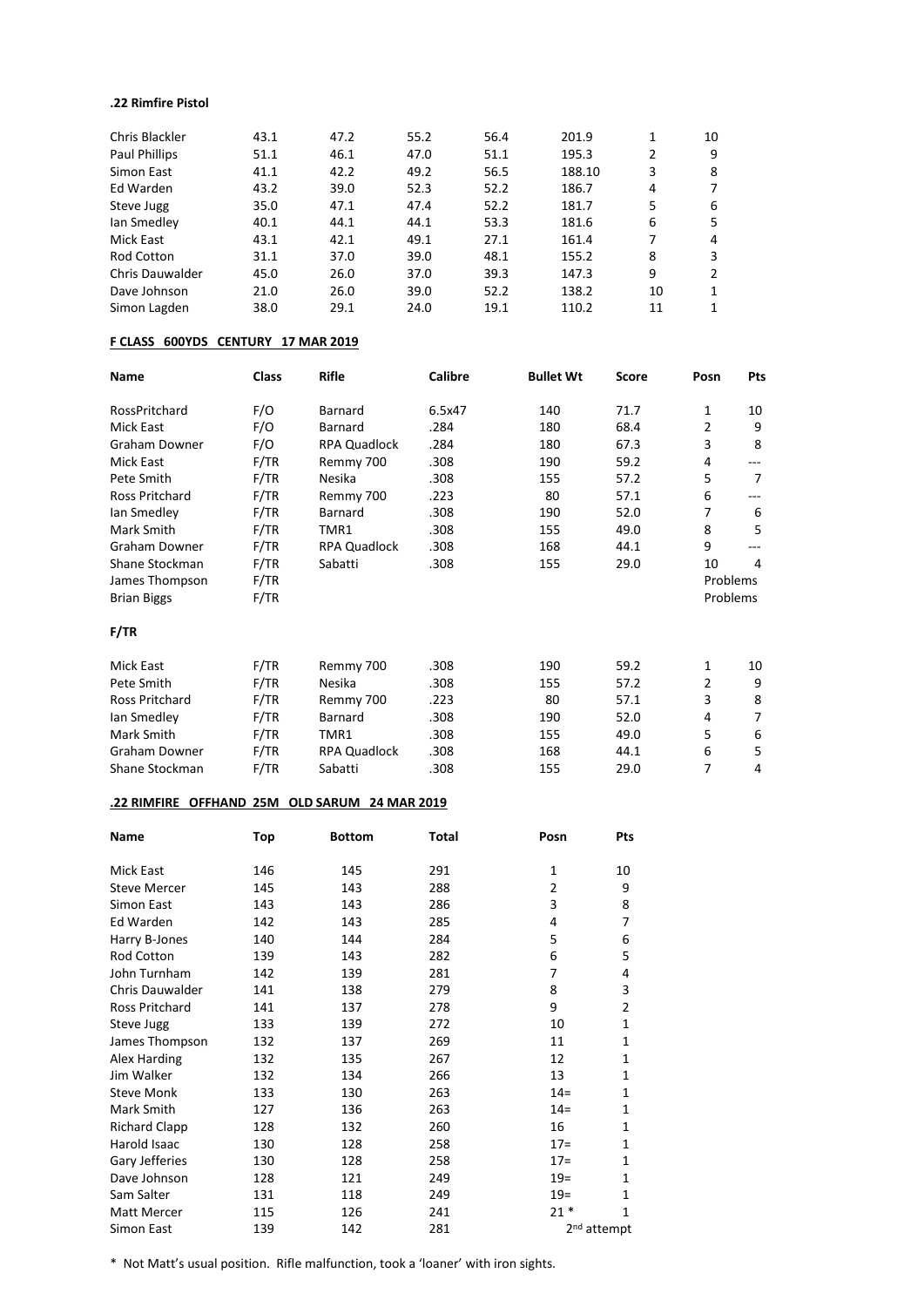## **.22 RIMFIRE 'MULTI-TARGET' OLD SARUM 24 MAR 2019**

| <b>Name</b>            | Left | Right | <b>Total</b> | Posn                    | Pts            |
|------------------------|------|-------|--------------|-------------------------|----------------|
| Simon East             | 54.4 | 59.6  | 113.10       | $\mathbf{1}$            | 10             |
| <b>Chris Dauwalder</b> | 52.4 | 53.4  | 105.8        | 2                       | 9              |
| <b>Mick East</b>       | 54.1 | 51.2  | 105.3        | 3                       | 8              |
| <b>Rod Cotton</b>      | 53.1 | 51.3  | 104.4        | 4                       | 7              |
| <b>Steve Mercer</b>    | 46.2 | 54.2  | 100.4        | 5                       | 6              |
| <b>Matt Mercer</b>     | 49.1 | 51.2  | 100.3        | 6                       | 5              |
| Steve Jugg             | 48.4 | 51.2  | 99.6         | 7                       | 4              |
| Ed Warden              | 47.2 | 50.3  | 97.5         | 8                       | 3              |
| Dave Johnson           | 45.2 | 51.0  | 96.2         | 9                       | $\overline{2}$ |
| Alex Harding           | 50.2 | 45.1  | 95.3         | 10                      | $\mathbf{1}$   |
| <b>Richard Clapp</b>   | 49.2 | 44.2  | 93.4         | 11                      | $\mathbf{1}$   |
| Harry B-Jones          | 43.2 | 49.0  | 92.2         | 12                      | 1              |
| Sam Salter             | 46.2 | 45.1  | 91.3         | 13                      | $\mathbf{1}$   |
| Gary Jefferies         | 45.2 | 41.1  | 86.3         | 14                      | $\mathbf{1}$   |
| Jim Walker             | 46.0 | 37.0  | 83.0         | 15                      | $\mathbf{1}$   |
| James Thompson         | 42.2 | 40.0  | 82.2         | 16                      | 1              |
| Harold Isaac           | 44.1 | 35.0  | 79.1         | 17                      | 1              |
| Ross Pritchard         | 38.1 | 33.1  | 71.2         | 18                      | 1              |
| <b>Steve Monk</b>      | 33.2 | 36.3  | 69.5         | 19                      | $\mathbf{1}$   |
| Rod Cotton             | 51.3 | 44.1  | 95.4         | 2 <sup>nd</sup> attempt |                |
| Jim Walker             | 40.1 | 41.1  | 81.2         | 2 <sup>nd</sup> attempt |                |
| Ed Warden              | 32.2 | 35.0  | 67.2         | Pistol                  |                |
| Dave Johnson           | 30.0 | 26.0  | 56.0         | Pistol                  |                |

### **.22 RIMFIRE BENCHREST SCORE 25M OLD SARUM 24 MAR 2019 Any Rifle**

| <b>Name</b>            | <b>Rifle</b>        | Ammo                   | <b>Score</b> | Posn | <b>Points</b> |
|------------------------|---------------------|------------------------|--------------|------|---------------|
| Mick East              | <b>BSA Int Mk 2</b> | SK Flatnose Match      | 249.16       |      | 10            |
| Ross Pritchard         | Anschutz 54         | <b>RWS Match</b>       | 246.10       | 2    | 9             |
| Simon East             | <b>BSA Int Mk 2</b> | SK Flatnose Match      | 244.8        | 3    | 8             |
| <b>Chris Dauwalder</b> | Anschutz 1813       | <b>RWS Rifle Match</b> | 238.7        | 4    | 7             |
| Harry B-Jones          | CZ 452              | Winchester Sub         | 226.4        | 5    | 6             |
| Harold Isaac           | Ruger 10/22         | <b>CCI Blazer</b>      | 211.2        | 6    | 5             |
| Jim Walker             | Ruger 10/22         | Winchester Sub?        | 149.1        |      | 4             |

### **F CLASS 900YDS STICKLEDOWN 31 MAR 2019**

| <b>Name</b>         | <b>Class</b> | <b>Rifle</b> | <b>Calibre</b> | <b>Bullet Wt</b> | <b>Score</b>       | Posn               | Pts |
|---------------------|--------------|--------------|----------------|------------------|--------------------|--------------------|-----|
| RossPritchard       | F/O          | Barnard      | 6.5x47         | 140              | 72.1               | 1                  | 10  |
| Sam Salter          | F/O          | Savage       | 6.5 Creedmore  | 139              | 66.2               | 2                  | 9   |
| Pete Smith          | F/TR         | Nesika       | .308           | 155              | 60.2               | 3                  | 8   |
| lan Smedley         | F/TR         | Barnard      | .308           | 190              | 58.2               | 4                  | 7   |
| <b>Steve Telfer</b> | F/TR         | Sako         | .308           | 155              | 52.2               | 5                  | 6   |
| Mark Smith          | F/TR         | TMR1         | .308           | 155              | 50.1               | 6                  | 5   |
| Steve Telfer        | F/O          | Tikka        | .243           | 87               | 48.0               | 7                  |     |
| Alex Harding        | F/TR         | Remmy 700    | .308           | 155              |                    | No score submitted |     |
| Shane Stockman      | F/TR         | Remmy 700    | .308           | 155              | No score submitted |                    |     |
| Nancy Sheering      |              |              |                |                  |                    | No score submitted |     |
| <b>Bruce Ellis</b>  |              |              |                |                  |                    | No score submitted |     |
| F/TR                |              |              |                |                  |                    |                    |     |
| Pete Smith          |              | Nesika       | .308           | 155              | 60.2               | 1                  | 10  |
| lan Smedley         |              | Barnard      | .308           | 190              | 58.2               | 2                  | 9   |
| Steve Telfer        |              | Sako         | .308           | 155              | 52.2               | 3                  | 8   |
| Mark Smith          |              | TMR1         | .308           | 155              | 50.1               | 4                  | 7   |
| Alex Harding        |              | Remmy 700    | .308           | 155              |                    | No score submitted |     |
| Shane Stockman      |              | Remmy 700    | .308           | 155              |                    | No score submitted |     |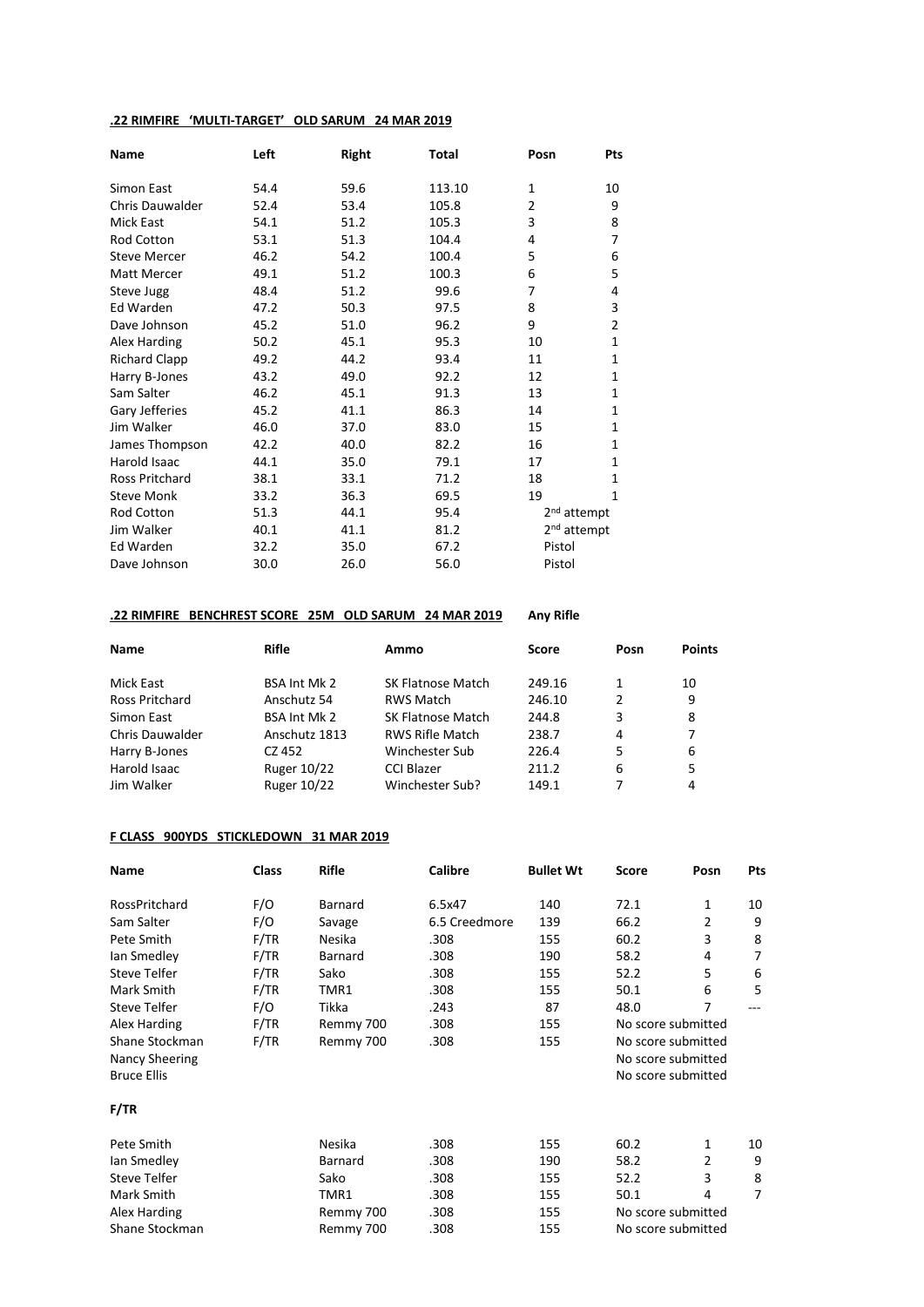# **GALLERY RIFLE (CF) OFFHAND 25M OLD SARUM 14 APR 2019**

| Name                   | Top | <b>Bottom</b> | Total | Posn | Pts            | <b>Sights</b> |
|------------------------|-----|---------------|-------|------|----------------|---------------|
| Mick East              | 145 | 143           | 288   | 1    | 10             | Scope         |
| Simon East             | 146 | 141           | 287   | 2    | 9              | Scope         |
| Ed Warden              | 142 | 137           | 279   | 3    | 8              | Iron          |
| Rod Cotton             | 137 | 141           | 278   | 4    | 7              | Iron          |
| John Turnham           | 134 | 139           | 273   | 5    | 6              | Iron          |
| <b>Ross Pritchard</b>  | 130 | 134           | 264   | 6    | 5              | Scope         |
| <b>Chris Dauwalder</b> | 131 | 129           | 260   | 7    | 4              | Iron          |
| Dave Johnson           | 128 | 130           | 258   | 8    | 3              | Iron          |
| <b>Richard Clapp</b>   | 117 | 137           | 254   | 9    | $\overline{2}$ | Scope         |
| Jim Walker             | 120 | 128           | 248   | 10   | $\mathbf{1}$   | Iron          |
| Harold Isaac           | 123 | 120           | 243   | 11   | $\mathbf{1}$   | Scope         |
| Abbi Warden            | 124 | 116           | 240   | 12   | .22 rimfire    |               |
| <b>Iron Sights</b>     |     |               |       |      |                |               |
| Ed Warden              | 142 | 137           | 279   | 1    | 10             |               |
| Rod Cotton             | 137 | 141           | 278   | 2    | 9              |               |
| John Turnham           | 134 | 139           | 273   | 3    | 8              |               |
| Chris Dauwalder        | 131 | 129           | 260   | 4    | 7              |               |
| Dave Johnson           | 128 | 130           | 258   | 5    | 6              |               |
| Jim Walker             | 120 | 128           | 248   | 6    | 5              |               |

# **GALLERY RIFLE (CF) 'TIMED & PRECISION 1' OLD SARUM 14 APR 2019**

| Name                   | <b>P1</b> | P <sub>2</sub> | P3   | <b>Total</b> | Posn           | Pts            | <b>Sights</b> |
|------------------------|-----------|----------------|------|--------------|----------------|----------------|---------------|
| Simon East             | 120.9     | 120.9          | 60.4 | 300.22       | $\mathbf{1}$   | 10             | Scope         |
| <b>Mick East</b>       | 119.8     | 120.9          | 60.4 | 299.21       | $\overline{2}$ | 9              | Scope         |
| Ed Warden              | 118.3     | 119.7          | 60.2 | 297.12       | 3              | 8              | Iron          |
| <b>Richard Clapp</b>   | 119.7     | 117.4          | 59.2 | 295.13       | 4              | 7              | Scope         |
| Dave Johnson           | 116.2     | 118.4          | 60.2 | 294.8        | 5              | 6              | Iron          |
| Sam Salter             | 115.0     | 118.4          | 60.0 | 293.4        | 6              | 5              | Scope         |
| Peter Kiy              | 115.4     | 117.3          | 60.1 | 292.8        | $\overline{7}$ | 4              | Scope         |
| Rod Cotton             | 115.1     | 117.1          | 60.1 | 292.3        | 8              | 3              | Iron          |
| <b>Ross Pritchard</b>  | 113.2     | 117.4          | 59.2 | 289.8        | 9              | $\overline{2}$ | Scope         |
| Jim Walker             | 115.3     | 115.3          | 59.1 | 289.7        | 10             | 1              | Iron          |
| Ed Bush                | 117.3     | 120.7          | 50.1 | 287.11       | 11             | 1              | Scope         |
| <b>Harold Isaac</b>    | 117.5     | 114.4          | 56.0 | 287.9        | 12             | 1              | Scope         |
| Ivan Casey             | 112.2     | 113.1          | 59.1 | 284.4        | 13             | 1              | Iron          |
| Mark Smith             | 112.1     | 19.0           | 37.1 | 168.2        | 14             | 1              | Scope         |
| <b>Chris Dauwalder</b> | 93.1      | 94.1           | 57.1 | 244.3        |                | LB Pistol .357 |               |
| <b>Iron Sights</b>     |           |                |      |              |                |                |               |
| Ed Warden              | 118.3     | 119.7          | 60.2 | 297.12       | $\mathbf 1$    | 10             |               |
| Dave Johnson           | 116.2     | 118.4          | 60.2 | 294.8        | $\overline{2}$ | 9              |               |
| <b>Rod Cotton</b>      | 115.1     | 117.1          | 60.1 | 292.3        | 3              | 8              |               |
| Jim Walker             | 115.3     | 115.3          | 59.1 | 289.7        | 4              | $\overline{7}$ |               |
| Ivan Casey             | 112.2     | 113.1          | 59.1 | 284.4        | 5              | 6              |               |
| .22 Pistol             |           |                |      |              |                |                |               |
| Dave Johnson           | 115.2     | 119.6          | 59.5 | 293.13       | $\mathbf{1}$   | 10             |               |
| <b>Chris Dauwalder</b> | 111.3     | 111.1          | 56.0 | 278.4        | $\overline{2}$ | 9              |               |
| Rod Cotton             | 104.0     | 113.0          | 58.1 | 275.1        | 3              | 8              |               |
| Simon East             | 117.1     | 94.1           | 57.0 | 268.2        | 4              | 7              |               |
| <b>Mick East</b>       | 112.0     | 82.0           | 58.1 | 252.1        | 5              | 6              |               |